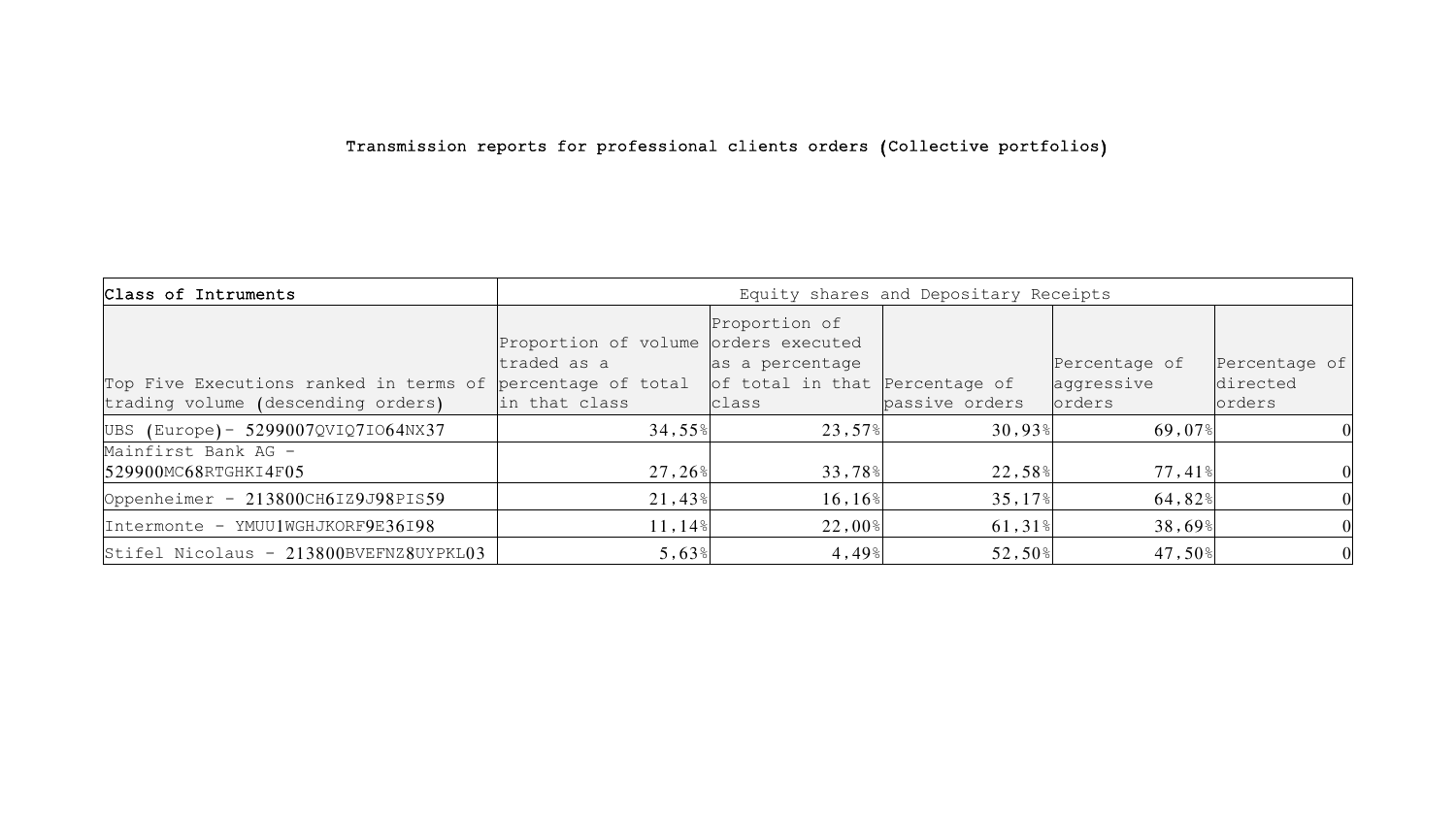| Class of Intruments                                                                                                             | Debt Instruments - Bonds                                             |                                           |                      |                                       |                                     |
|---------------------------------------------------------------------------------------------------------------------------------|----------------------------------------------------------------------|-------------------------------------------|----------------------|---------------------------------------|-------------------------------------|
| Top Five Executions ranked in terms of percentage of total of total in that Percentage of<br>trading volume (descending orders) | Proportion of volume orders executed<br>traded as a<br>in that class | Proportion of<br>as a percentage<br>class | passive orders       | Percentage of<br>aggressive<br>orders | Percentage of<br>directed<br>orders |
| Intermonte - YMUU1WGHJKORF9E36198                                                                                               | $91,94$ <sup><math>\frac{8}{2}</math></sup>                          | $92,22$ $\,^{\circ}$                      | $35,26$ <sup>8</sup> | 64,74%                                |                                     |
| Goldman Sachs W22LROWP2IHZNBB6K528                                                                                              | 7,33%                                                                | $7,19$ <sup>§</sup>                       | 33,33%               | 66,67%                                | $\Omega$                            |
| Carl Kliem - 5493009FOGEUTR4HFR55                                                                                               | $0.73$ <sup>s</sup>                                                  | $0,60$ <sup>s</sup>                       |                      | 100 <sup>°</sup>                      |                                     |
|                                                                                                                                 |                                                                      |                                           |                      |                                       |                                     |
|                                                                                                                                 |                                                                      |                                           |                      |                                       |                                     |

| Class of Intruments                                                                           | Currency derivatives - Swaps, forward and other currency derivatives |                                  |                |               |                |  |
|-----------------------------------------------------------------------------------------------|----------------------------------------------------------------------|----------------------------------|----------------|---------------|----------------|--|
|                                                                                               | Proportion of volume orders executed<br>traded as a                  | Proportion of<br>as a percentage |                | Percentage of | Percentage of  |  |
| Top Five Executions ranked in terms of percentage of total $ $ of total in that Percentage of |                                                                      |                                  |                | aggressive    | directed       |  |
| trading volume (descending orders)                                                            | in that class                                                        | class                            | passive orders | orders        | <b>lorders</b> |  |
| UBS - 5299007QVIQ7I064NX37                                                                    | 11,28%                                                               | $5,19$ <sup>§</sup>              |                | $100$ %       |                |  |
| Edmond de Rotschild -                                                                         |                                                                      |                                  |                |               |                |  |
| 5493009T9IBHZZKFR082                                                                          | 88,72%                                                               | $94,81$ <sup>8</sup>             |                | 100%          |                |  |
|                                                                                               |                                                                      |                                  |                |               |                |  |
|                                                                                               |                                                                      |                                  |                |               |                |  |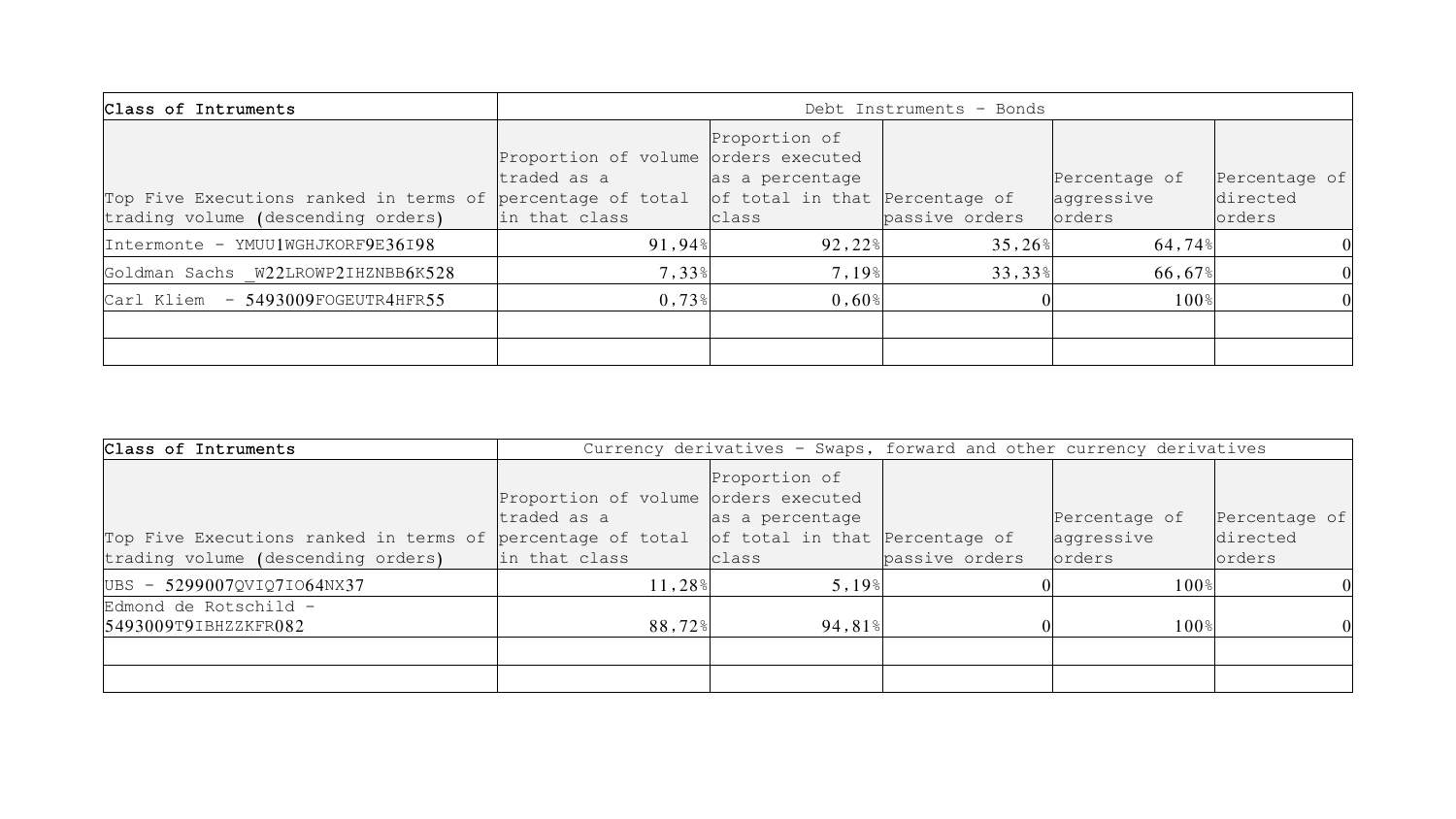| Class of Intruments                                                                                                                     | Equity Derivatives - Options and futures admitted to trading on a trading venue |                       |                                           |                      |                                       |                                     |
|-----------------------------------------------------------------------------------------------------------------------------------------|---------------------------------------------------------------------------------|-----------------------|-------------------------------------------|----------------------|---------------------------------------|-------------------------------------|
| Top Five Executions ranked in terms of percentage of total $\vert$ of total in that Percentage of<br>trading volume (descending orders) | Proportion of volume orders executed<br>traded as a<br>in that class            |                       | Proportion of<br>as a percentage<br>class | passive orders       | Percentage of<br>aggressive<br>orders | Percentage of<br>directed<br>orders |
| UBS - 5299007QVIQ7I064NX37                                                                                                              |                                                                                 | $100,00$ <sup>§</sup> | $100,00$ <sup>s</sup>                     | $30,00$ <sup>s</sup> | $70,00$ $\,$                          |                                     |
|                                                                                                                                         |                                                                                 |                       |                                           |                      |                                       |                                     |
|                                                                                                                                         |                                                                                 |                       |                                           |                      |                                       |                                     |

| Class of Intruments                                                                                                                 | Exchange Traded Products                                             |                                            |                      |                                       |                                             |  |
|-------------------------------------------------------------------------------------------------------------------------------------|----------------------------------------------------------------------|--------------------------------------------|----------------------|---------------------------------------|---------------------------------------------|--|
| Top Five Executions ranked in terms if percentage of total $ $ of total in that Percentage of<br>trading volume (descending orders) | Proportion of volume orders executed<br>traded as a<br>in that class | Proportion of<br>as a percentage<br>class  | passive orders       | Percentage of<br>aggressive<br>orders | Percentage of<br>directed<br><b>lorders</b> |  |
| Intermonte - YMUU1WGHJKORF9E36198                                                                                                   | <b>74,92</b> %                                                       | $84,85$ <sup>8</sup>                       | $60,71$ <sup>8</sup> | 39,28%                                |                                             |  |
| Oppenheimer - 213800CH6IZ9J98PIS59                                                                                                  | $20, 26$ <sup>§</sup>                                                | $12,12$ <sup>8</sup>                       | $75,00$ <sup>§</sup> | $25,00$ <sup>s</sup>                  |                                             |  |
| Mainfirst - 529900MC68RTGHKI4F05                                                                                                    | 4,82%                                                                | $3,03$ <sup><math>\frac{8}{9}</math></sup> |                      | 100%                                  | 0                                           |  |